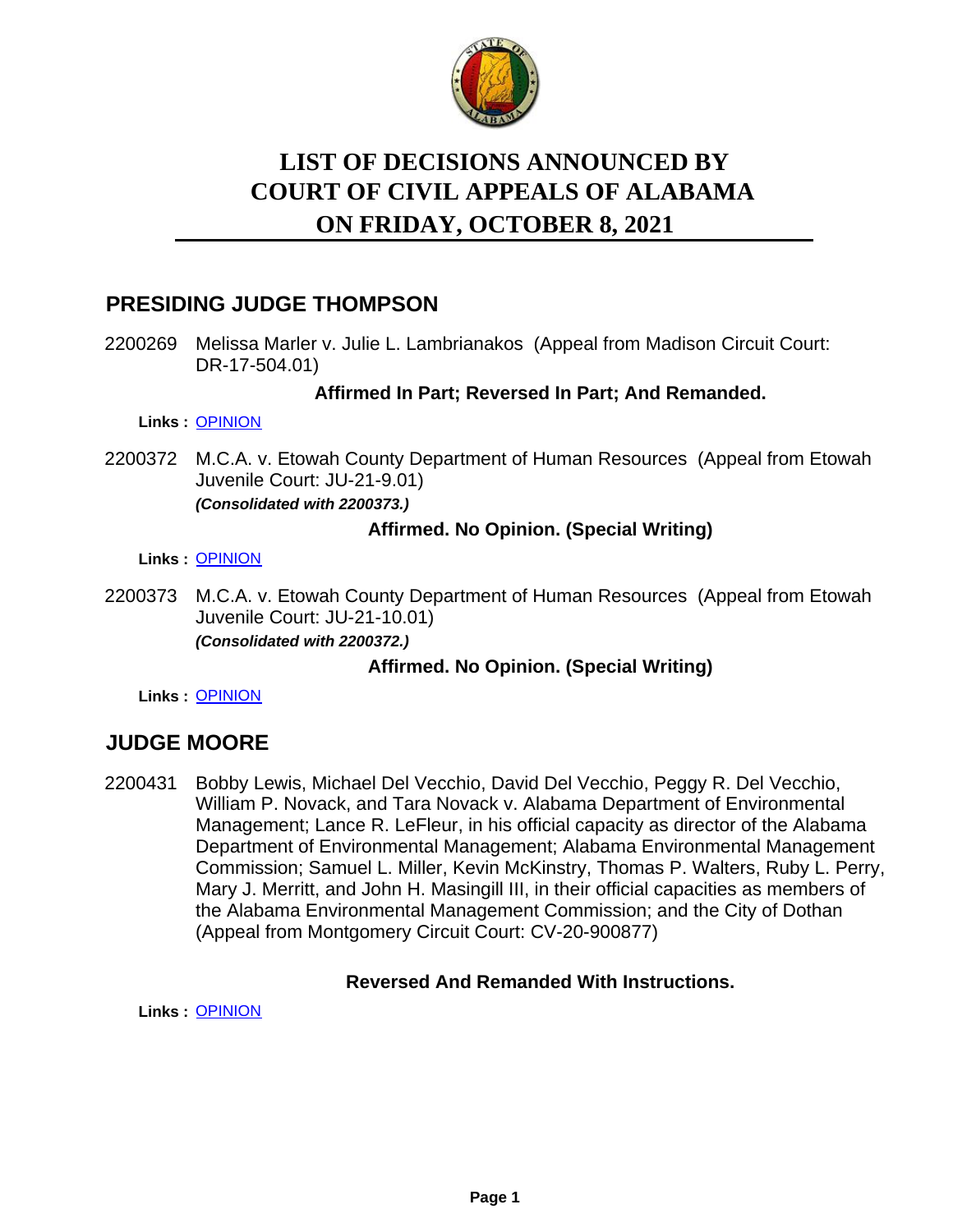2200174 T.M.W. v. W.S.L. III and C.S.L. (Appeal from Madison Juvenile Court: JU-12-734.03) *(Consolidated with 2200175.)*

#### **Reversed And Remanded With Instructions.**

**Links :** [OPINION](https://acis.alabama.gov/displaydocs.cfm?no=1101513&event=65W0MFJGR)

2200175 T.M.W. v. W.S.L. III and C.S.L. (Appeal from Madison Juvenile Court: JU-20-302.01) *(Consolidated with 2200174.)*

### **Reversed And Remanded With Instructions.**

#### **Links :** [OPINION](https://acis.alabama.gov/displaydocs.cfm?no=1101513&event=65W0MFJGR)

2200297 A.R. v. Jefferson County Department of Human Resources (Appeal from Bessemer Juvenile Court: JU-13-90.02) *(Consolidated with 2200300, 2200301.)*

### **Affirmed. No Opinion.**

#### **Links :** [NO OPINION](https://acis.alabama.gov/displaydocs.cfm?no=1101521&event=65W0MFKHD)

2200300 A.R. v. Jefferson County Department of Human Resources (Appeal from Bessemer Juvenile Court: JU-14-30.03) *(Consolidated with 2200297, 2200301.)*

## **Affirmed. No Opinion.**

**Links :** [NO OPINION](https://acis.alabama.gov/displaydocs.cfm?no=1101521&event=65W0MFKHD)

2200301 A.R. v. Jefferson County Department of Human Resources (Appeal from Bessemer Juvenile Court: JU-16-45.03) *(Consolidated with 2200297, 2200300.)*

### **Affirmed. No Opinion.**

#### **Links :** [NO OPINION](https://acis.alabama.gov/displaydocs.cfm?no=1101521&event=65W0MFKHD)

2200467 H.P. v. Jefferson County Department of Human Resources (Appeal from Jefferson Juvenile Court: JU-18-1716.02) *(Consolidated with 2200468, 2200469.)*

## **Reversed And Remanded With Instructions.**

**Links :** [OPINION](https://acis.alabama.gov/displaydocs.cfm?no=1101519&event=65W0MFKB5)

2200468 H.P. v. Jefferson County Department of Human Resources (Appeal from Jefferson Juvenile Court: JU-18-1717.02) *(Consolidated with 2200467, 2200469.)*

### **Reversed And Remanded With Instructions.**

**Links :** [OPINION](https://acis.alabama.gov/displaydocs.cfm?no=1101519&event=65W0MFKB5)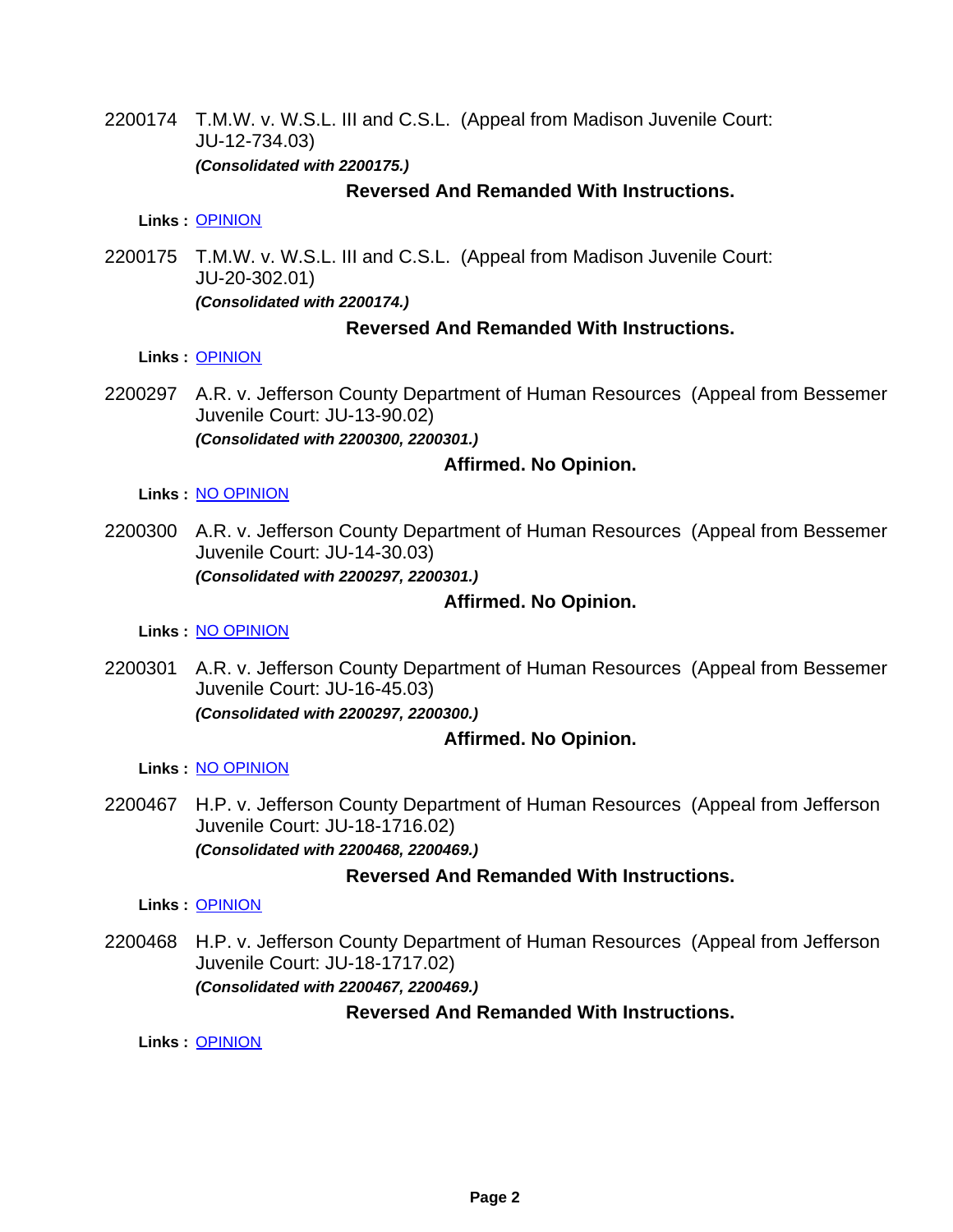2200469 H.P. v. Jefferson County Department of Human Resources (Appeal from Jefferson Juvenile Court: JU-18-1718.02) *(Consolidated with 2200467, 2200468.)*

#### **Reversed And Remanded With Instructions.**

**Links :** [OPINION](https://acis.alabama.gov/displaydocs.cfm?no=1101519&event=65W0MFKB5)

# **JUDGE EDWARDS**

- 2200164 Audra Kline v. Lee Kline (Appeal from Coffee Circuit Court: DR-19-900197) **Affirmed In Part; Reversed In Part; And Remanded With Instructions.**
	- **Links :** [OPINION](https://acis.alabama.gov/displaydocs.cfm?no=1101512&event=65W0MFJCG)
- 2200399 Shelby Dockery v. City of Jasper (Appeal from Walker Circuit Court: CV-03-706.80)

### **Appeal Dismissed.**

**Links :** [OPINION](https://acis.alabama.gov/displaydocs.cfm?no=1101517&event=65W0MFK5L)

2200485 C.D. v. J.B.O. and J.H.O. (Appeal from Shelby Probate Court: PR-19-942) **Appeal Dismissed.**

**Links :** [OPINION](https://acis.alabama.gov/displaydocs.cfm?no=1101520&event=65W0MFKEZ)

# **JUDGE HANSON**

2200522 G.E.R. v. Y.C.A. (Appeal from Madison Juvenile Court: JU-12-705.04) *(Consolidated with 2200523.)*

### **Affirmed. No Opinion.**

**Links :** [NO OPINION](https://acis.alabama.gov/displaydocs.cfm?no=1101523&event=65W0MFKOS)

2200523 G.E.R. v. G.R. and M.R. (Appeal from Madison Juvenile Court: JU-12-705.06) *(Consolidated with 2200522.)*

### **Affirmed. No Opinion.**

**Links :** [NO OPINION](https://acis.alabama.gov/displaydocs.cfm?no=1101523&event=65W0MFKOS)

# **JUDGE FRIDY**

2200394 D.J. v. Etowah County Department of Human Resources (Appeal from Etowah Juvenile Court: JU-18-375.02) *(Consolidated with 2200395, 2200396, 2200397, 2200398.)*

**Reversed And Remanded.**

**Links :** [OPINION](https://acis.alabama.gov/displaydocs.cfm?no=1101516&event=65W0MFK13)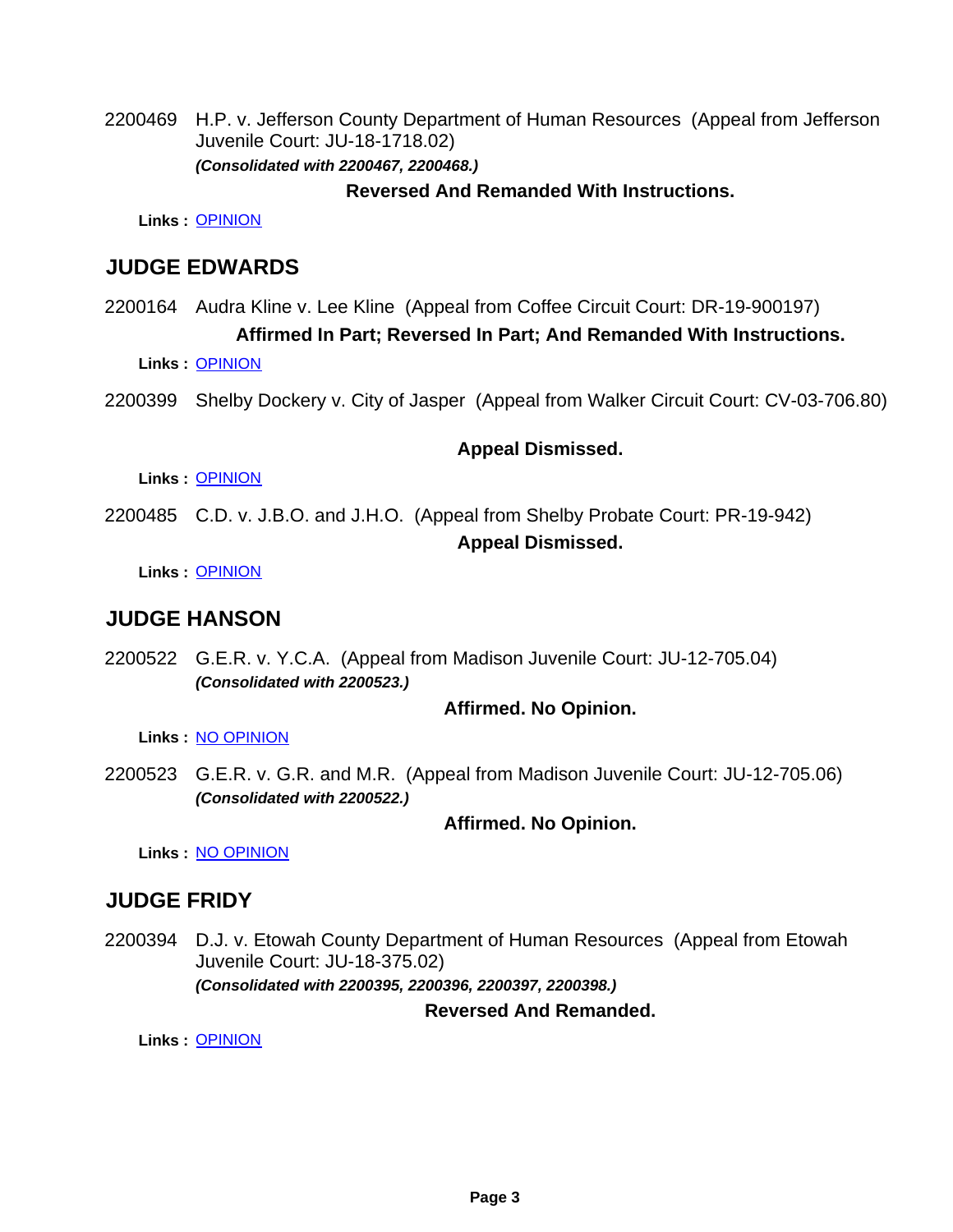2200395 D.J. v. Etowah County Department of Human Resources (Appeal from Etowah Juvenile Court: JU-19-134.02) *(Consolidated with 2200394, 2200396, 2200397, 2200398.)*

#### **Reversed And Remanded.**

**Links :** [OPINION](https://acis.alabama.gov/displaydocs.cfm?no=1101516&event=65W0MFK13)

2200396 S.B. v. Etowah County Department of Human Resources (Appeal from Etowah Juvenile Court: JU-18-375.02) *(Consolidated with 2200394, 2200395, 2200397, 2200398.)*

### **Reversed And Remanded.**

#### **Links :** [OPINION](https://acis.alabama.gov/displaydocs.cfm?no=1101516&event=65W0MFK13)

2200397 S.B. v. Etowah County Department of Human Resources (Appeal from Etowah Juvenile Court: JU-18-376.02) *(Consolidated with 2200394, 2200395, 2200396, 2200398.)*

### **Reversed And Remanded.**

**Links :** [OPINION](https://acis.alabama.gov/displaydocs.cfm?no=1101516&event=65W0MFK13)

2200398 S.B. v. Etowah County Department of Human Resources (Appeal from Etowah Juvenile Court: JU-19-134.02) *(Consolidated with 2200394, 2200395, 2200396, 2200397.)*

### **Reversed And Remanded.**

**Links :** [OPINION](https://acis.alabama.gov/displaydocs.cfm?no=1101516&event=65W0MFK13)

2200444 M.P. v. Lauderdale County Department of Human Resources (Appeal from Lauderdale Juvenile Court: JU-19-426.02) *(Consolidated with 2200445.)*

### **Affirmed. No Opinion.**

**Links :** [NO OPINION](https://acis.alabama.gov/displaydocs.cfm?no=1101522&event=65W0MFKLE)

2200445 M.P. v. Lauderdale County Department of Human Resources (Appeal from Lauderdale Juvenile Court: JU-17-582.04) *(Consolidated with 2200444.)*

### **Affirmed. No Opinion.**

**Links :** [NO OPINION](https://acis.alabama.gov/displaydocs.cfm?no=1101522&event=65W0MFKLE)